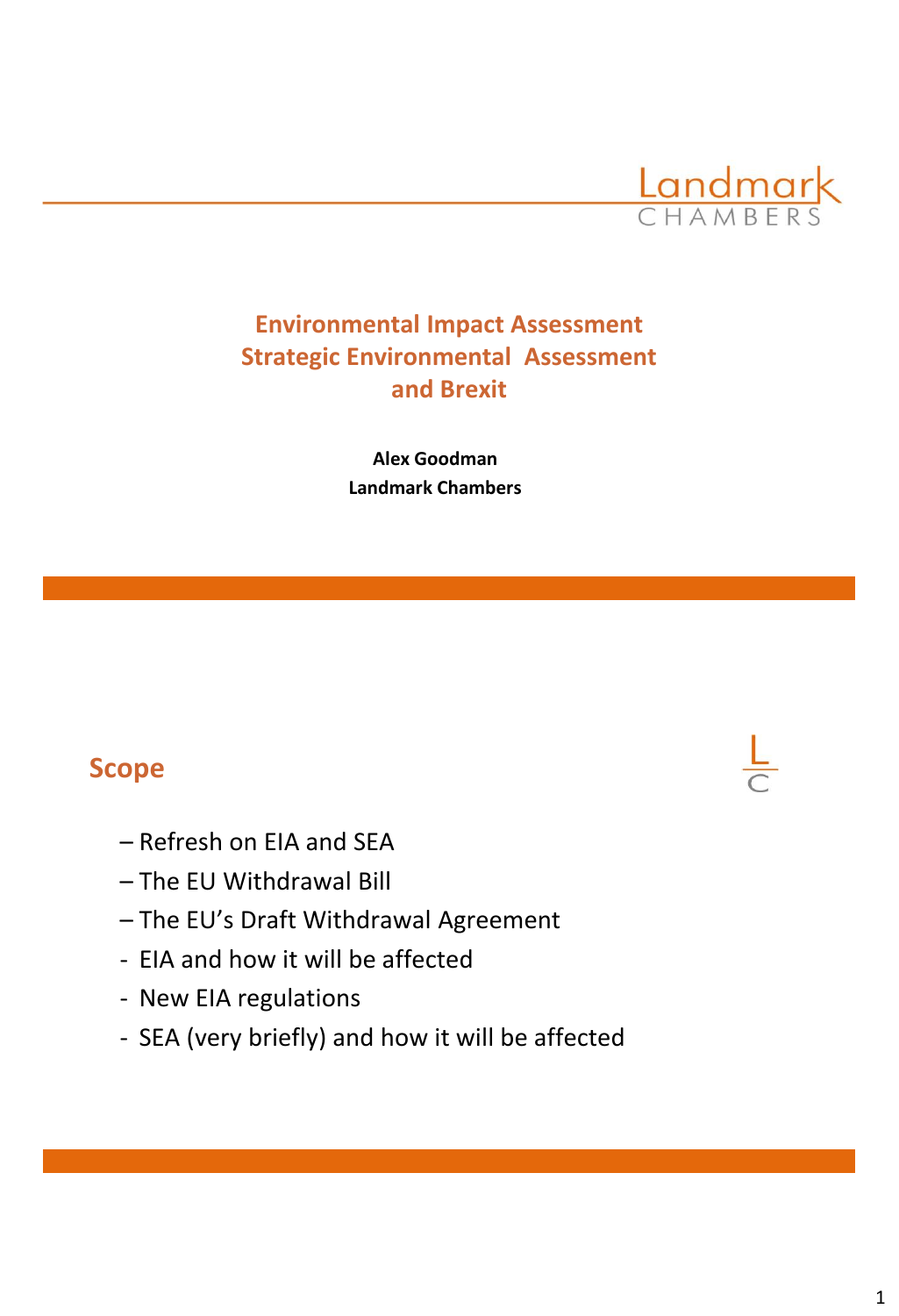# **Environmental Impact Assessment and Strategic Environmental Assessment**

- Environmental Impact Assessment is the specific European form for a near-global norm requiring the assessment of environmental effects to inform decision making affecting the environment.
- Eg. Principle 17 of the Rio Declaration of 1992 requires EIA.
- Provides for screening of projects to ascertain whether likely to have significant effects
- Evaluation of likely effects of a project, including cumulative effects (in UK through Environmental Statement)
- Leads to informed decisions affecting the environment
- Ideally leads to abandonment or mitigation of unacceptable actions
- Ongoing and iterative process

## **Environmental Impact Assessment and Strategic Environmental Assessment (2)**

- EIA Directive 85/337/EEC in force since 1985
- Amended three times, codified in 2011 and now amended again so that latest form is Directive 2014/52/EU
- Main regulations in England- Town and Country Planning (Environmental Impact Assessment) Regulations 2017
- Various implementing regulations in devolved administrations and in more specific areas (hundreds in total)
- Strategic Environmental Assessment, EU Directive 2001/42/EC
- The Environmental Assessment of Plans and Programmes Regulations 2004 (Statutory Instrument 2004 No.1633) and various equivalents in the devolved areas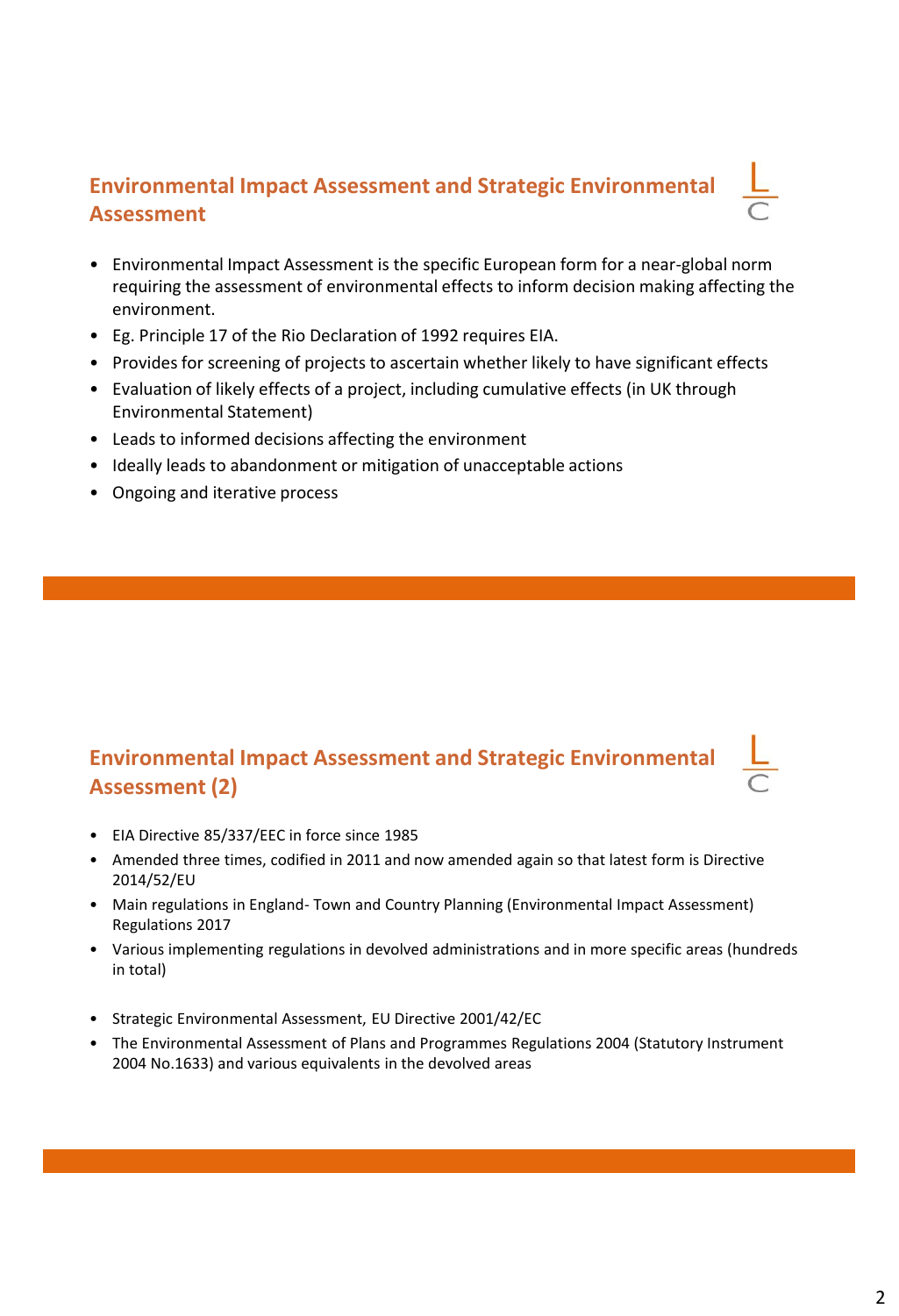### **How EU law may operate after exit**

Clause 1 of the European Union (Withdrawal) Bill repeals the European Communities Act 1972:

"The European Communities Act 1972 is repealed on exit day".

Exit day" is defined as 11.00pm on 29 March 2019

Subject to proposed amendment by Duke of Wellington

### **What does repeal of the ECA 1972 entail?**

Repeal of the two main provisions in the ECA which are:

- Section 2(1), which ensures that rights and obligations in some types of EU law, such as the EU treaties and regulations are directly applicable I the UK without the need for implementing legislation and
- section 2(2) which provides a delegated power for the implementation of EU obligations: eg. the implementation of the SEA Directive or EIA Directive through secondary legislation.

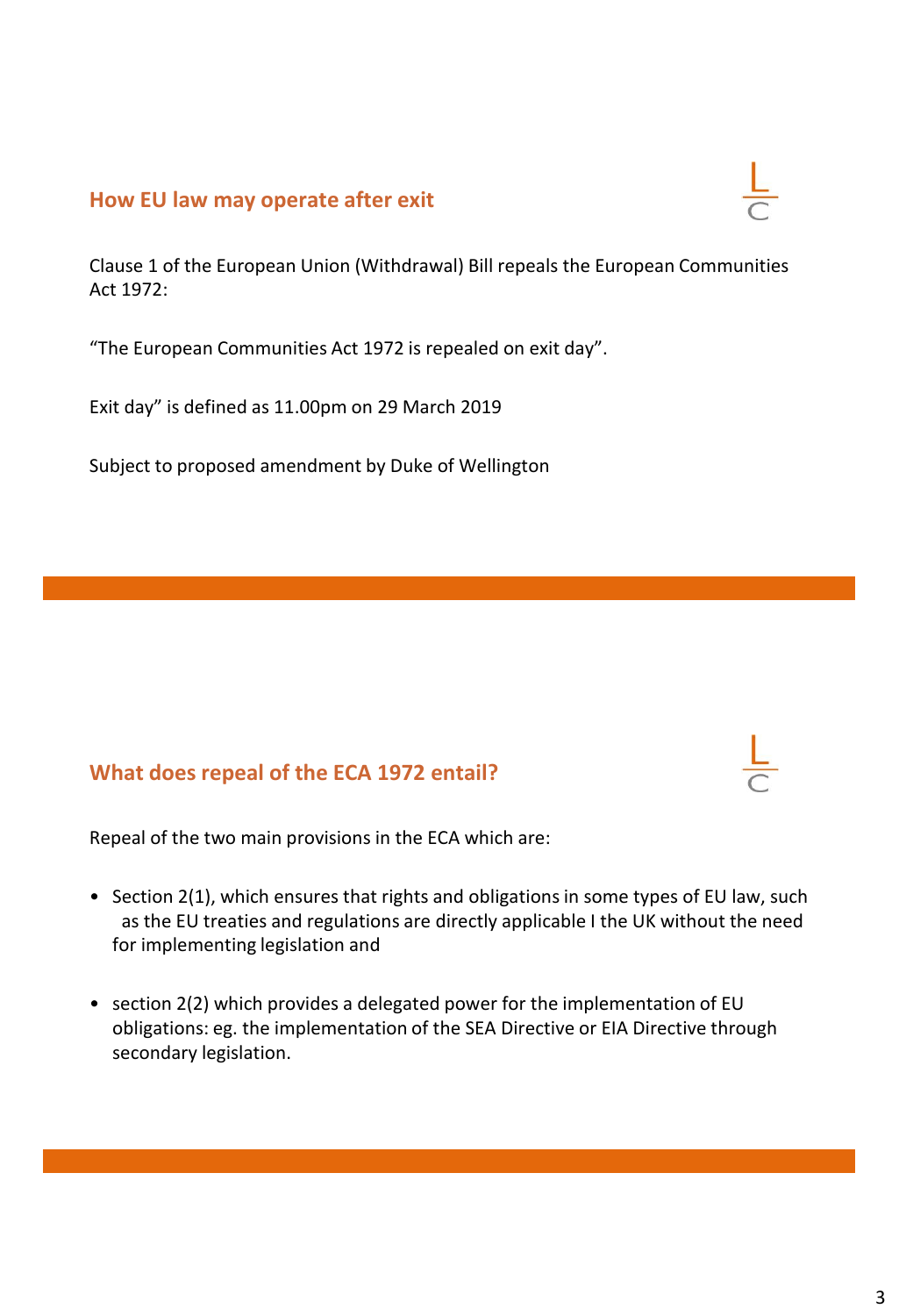### **EU Withdrawal Treaty A Spanner in the Works?**

- The EU Transition Period (until 31 December 2020)
- EU's draft withdrawal treaty of 28 February 2018 makes clear that from an EU perspective the continued operation of EU law as before is required during the transition period
- Article 122 of the EU's draft Withdrawal Agreement states:
- "Unless otherwise provided in this Agreement, Union law shall be applicable to and in the United Kingdom during the transition period."

## **EU Withdrawal Treaty A Spanner in the Works?**

### Article 126 provides:

- During the transition period, the institutions, bodies, offices and agencies of the Union shall have the powers conferred upon them by Union law in relation to the United Kingdom and natural and legal persons residing or established in the United Kingdom. In particular, the Court of Justice of the European Union shall have jurisdiction as provided for in the Treaties before the General Court after a case has been referred back to it.
- 2. The Court of Justice of the European Union shall continue to have jurisdiction to give preliminary rulings on requests from courts and tribunals of the United Kingdom referred to it before the end of the transition period.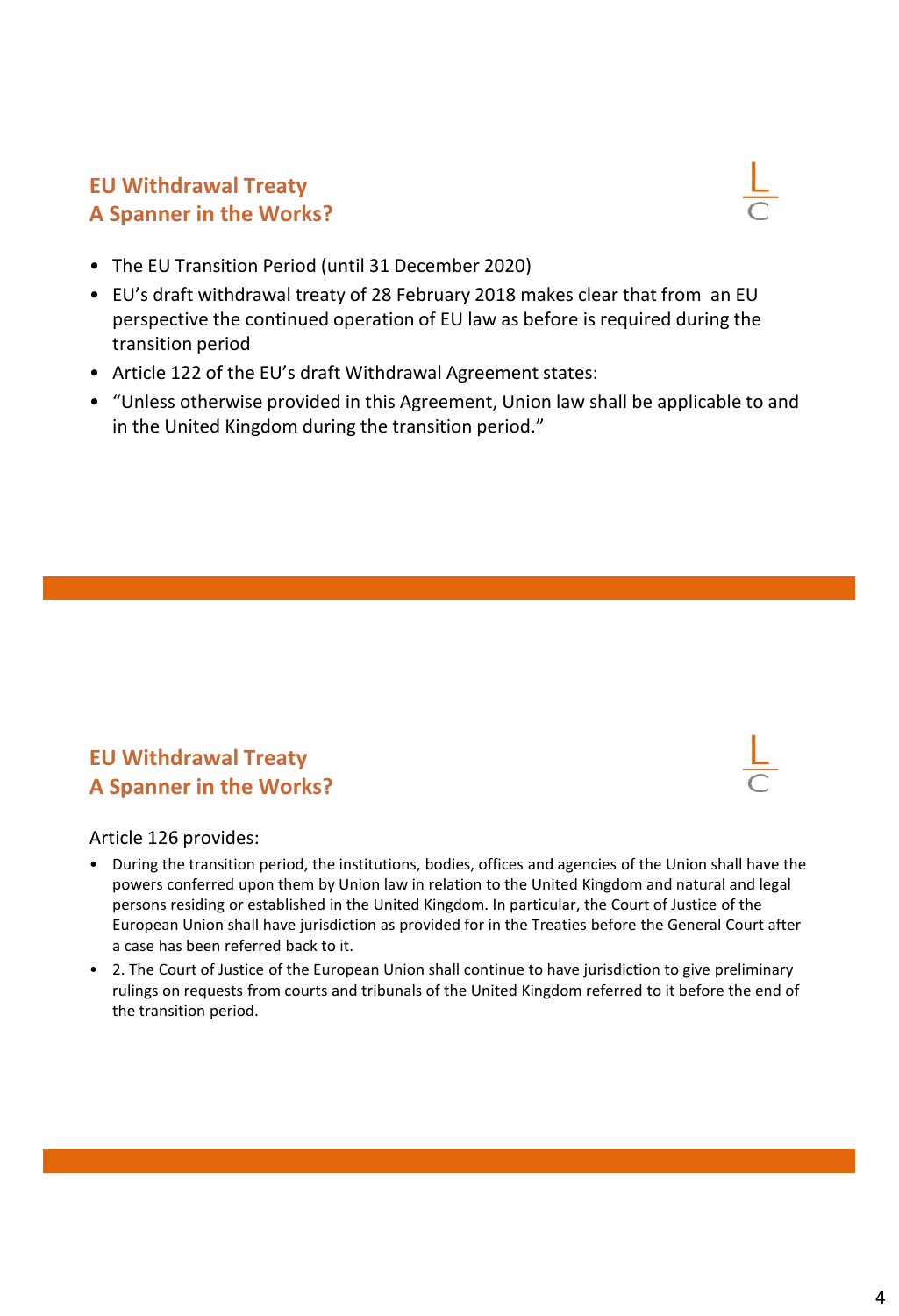## **EU Withdrawal Treaty A Spanner in the Works?**



- In essence these provisions make clear that the operation of EU law and its legal processes continues throughout the transition period (until the end of 2020) and thereafter there will be jurisdiction to address cases or complaints etc. begun within the transition period.
- Cases can, on current timescales, conceivably continue into the 2030s even if there is some relatively hard form of separation in 2021.
- It will be well into the next domestic parliament before the end of the transition period and before a significant separation from EU law and the EU's legal institutions takes effect.
- The UK will have left the political institutions by then.

### **Transition within the Withdrawal Bill**

- **Clause 9** provides the Government with the legislative authority to use secondary legislation to implement any withdrawal agreement agreed with the European Union under Article 50(2) Treaty on European Union (TEU) (controversial- subject to amendment by the Lords that it may only be used after vote on mandate for negotiations; Commons amendment – may only be used after withdrawal agreement has been voted on);
- **Clause 8** gives Government the power, until two years after exit day, to make secondary legislation to prevent or remedy any breaches of the UK's international obligations that might arise from Brexit; and
- **Clause 17** grants powers to make consequential and transitional provisions (also subject to proposed amendments including a sunset clause)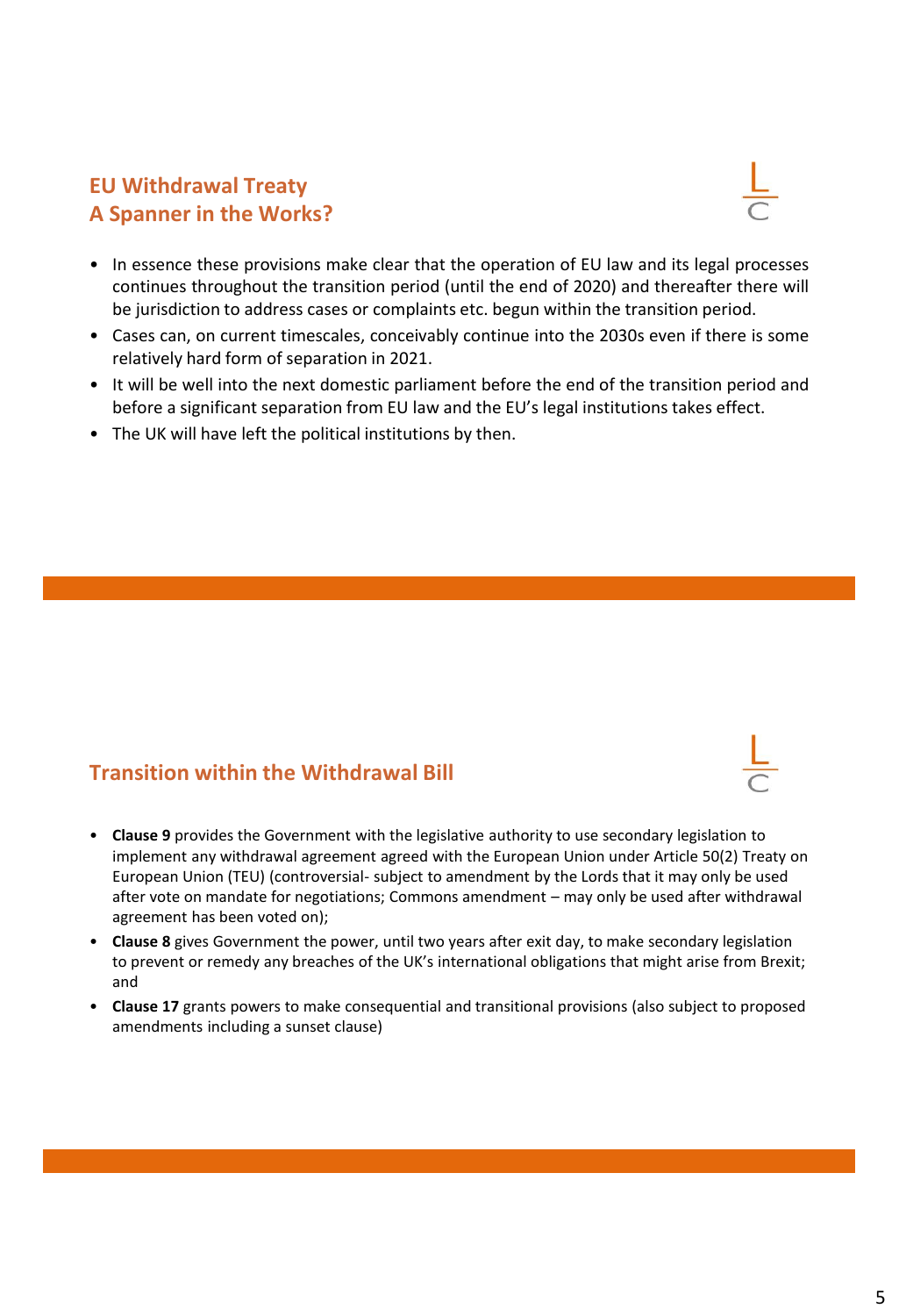# **Transition within the Withdrawal Agreement and Implementation Bill**

- On 8 December 2017, the Joint Report from the negotiators of the EU and UK refers to a further Bill, the Withdrawal Agreement and Implementation Bill, including:
- The UK Government will bring forward a Bill, the Withdrawal Agreement & Implementation Bill, specifically to implement the Agreement.

## **Florence Speech of 22 September 2017:**

- Theresa May said there would be a Brexit "implementation period" of "around two years".
- March 2019: UK leaves political institutions but,
	- EU law continues to operate almost as before.
	- UK remains in single market etc.
	- Seems consistent with the EU's approach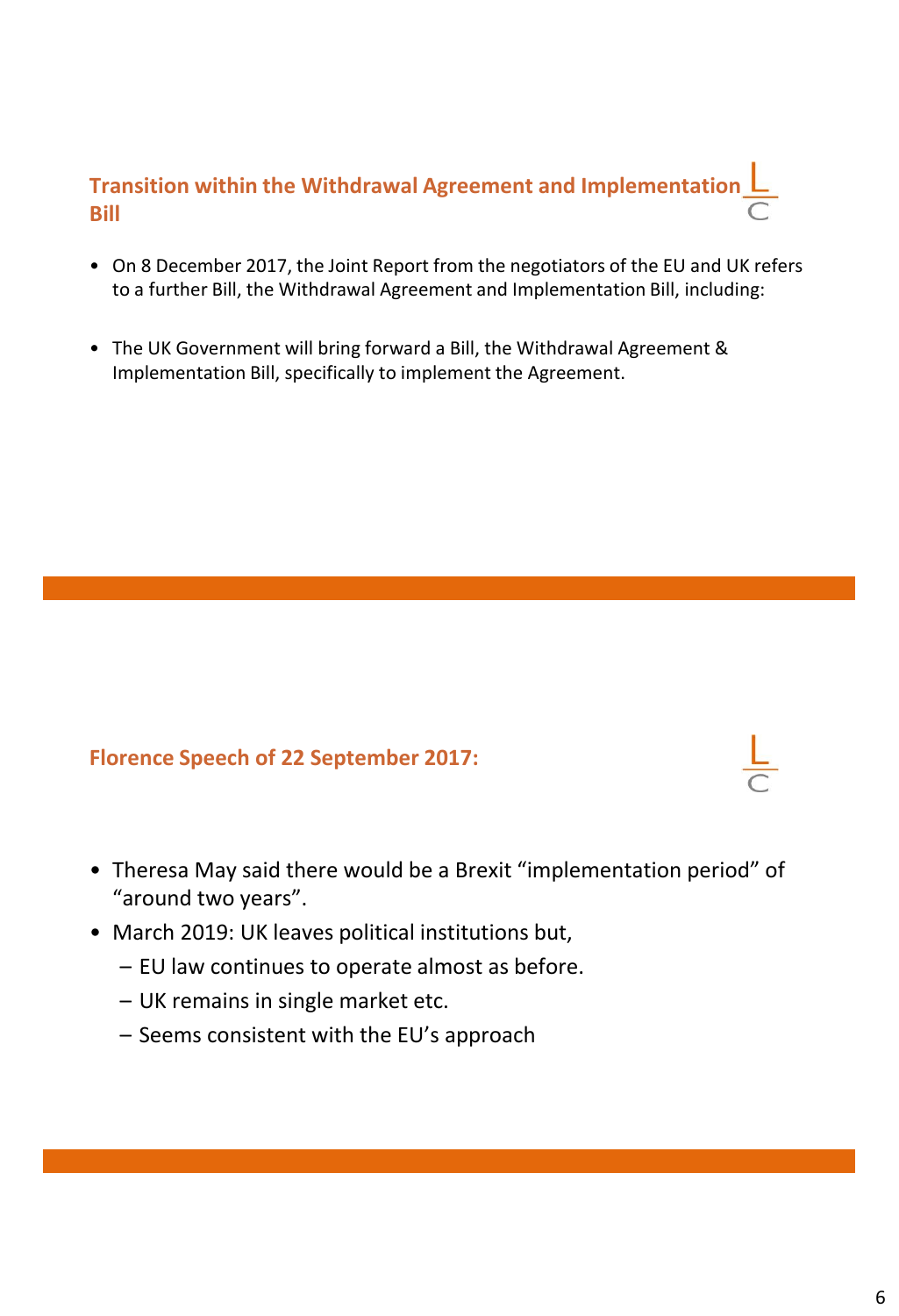### **European Union Withdrawal Bill**

Clause 2 of the Bill provides:

(1) "EU-derived domestic legislation, as it has effect in domestic law immediately before exit day, continues to have effect in domestic law on and after exit day.

(2) In this section "EU-derived domestic legislation" means any enactment so far as— (a) made under section 2(2) of, or paragraph 1A of Schedule 2 to, the European Communities Act 1972, (b) passed or made, or operating, for a purpose mentioned in section 2(2)(a) or (b) of that Act, (c) relating to anything— (i) which falls within paragraph (a) or (b), or

(ii) to which section 3(1) or 4(1) applies, or

(d) relating otherwise to the EU or the EEA

### **European Union Withdrawal Bill Clause 2**

- Wide definition of 'EU-derived domestic legislation' in clause 2 of the Bill: includes regulations made under the European Communities Act but also other secondary or primary legislation which implements or 'relates to' the EU or EEA.
- Would include EIA Regs, SEA Regs, as well as hundreds of other EIA regulations that govern specific projects like electricity works, offshore petroleum production, water resources etc.
- The intention of clause 2, according to the explanatory notes, is to preserve laws which would otherwise lapse on repeal of the ECA and to enable amendment of such legislation to ensure it functions properly after Brexit (EN para. 75). The result is achieved by making all such laws part of 'retained EU law'.
- The intention is that Parliament may then look piece by piece at all retained EU law and in time decide which bits it might wish to change.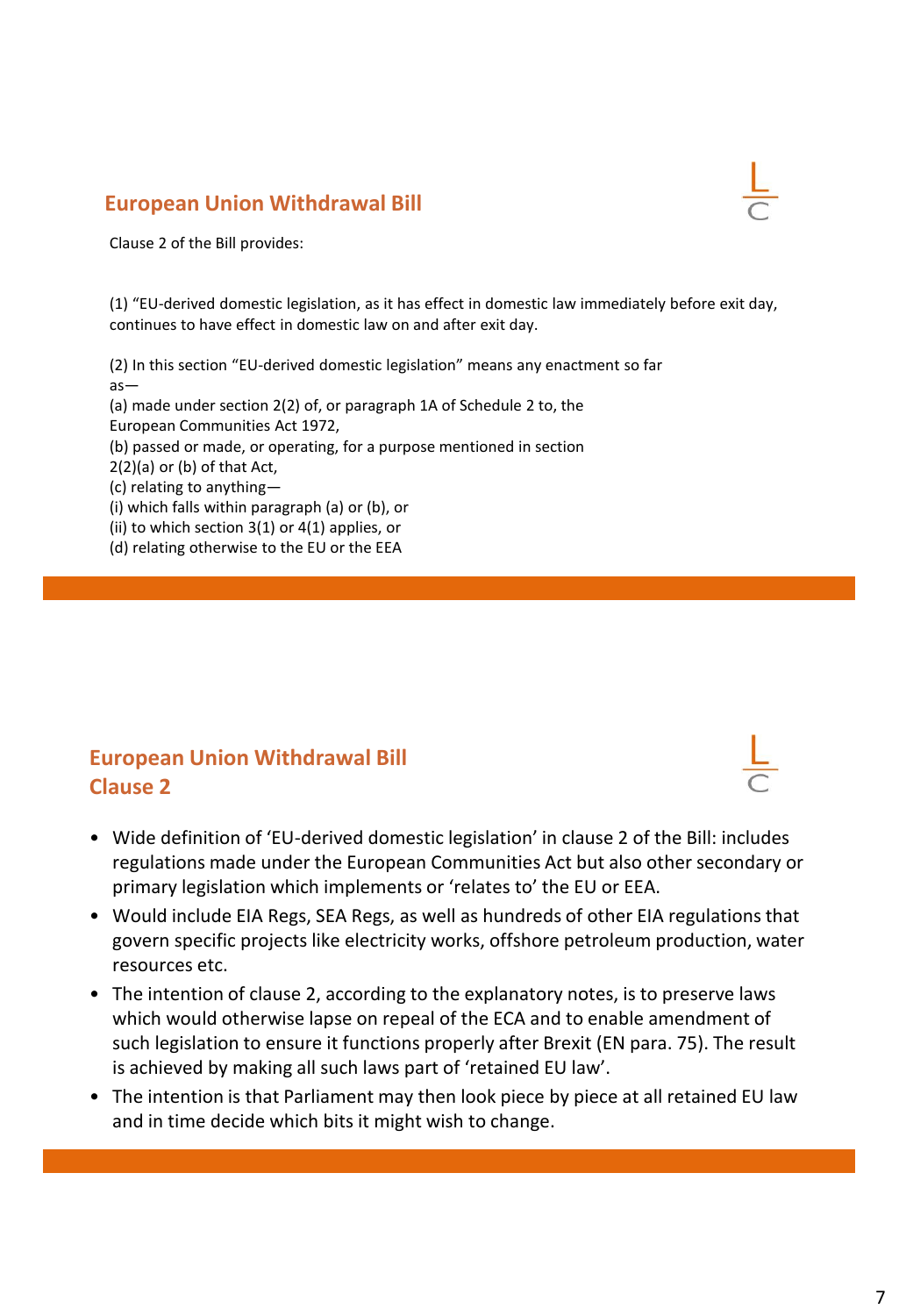### **European Union Withdrawal Bill Clause 3**

Clause 3(1) provides:

"Direct EU legislation, so far as operative immediately before exit day, forms part of domestic law on and after exit day"

- "Direct EU legislation" includes regulations and any "EU decision"
- As currently drafted it is unclear whether "Direct EU law" will form part of domestic law in the form of primary legislation, as secondary legislation, or as some other sui generis form of legislation.
- Intention is to preserve regulations and tertiary legislation which currently automatically have effect, but which would not have effect in UK law if the UK left the EU and the ECA 1972 was repealed without this provision.

## *"Retained EU Law" Clauses 4 and 6*

- Clause 4 provides that all rights, remedies etc. existing before exit day continue and can be enforced after exit day.
- The law referred to in clauses 3 and 4 that continues its life after exit day is called "retained EU law" (clause 6(7))
- Clause 6(1): A court is not "bound" by EU law after exit and may not refer issues to CJEU
- 6(2): a court need not have regard to anything done by any EU body after exit day but may do so if it considers it is "appropriate".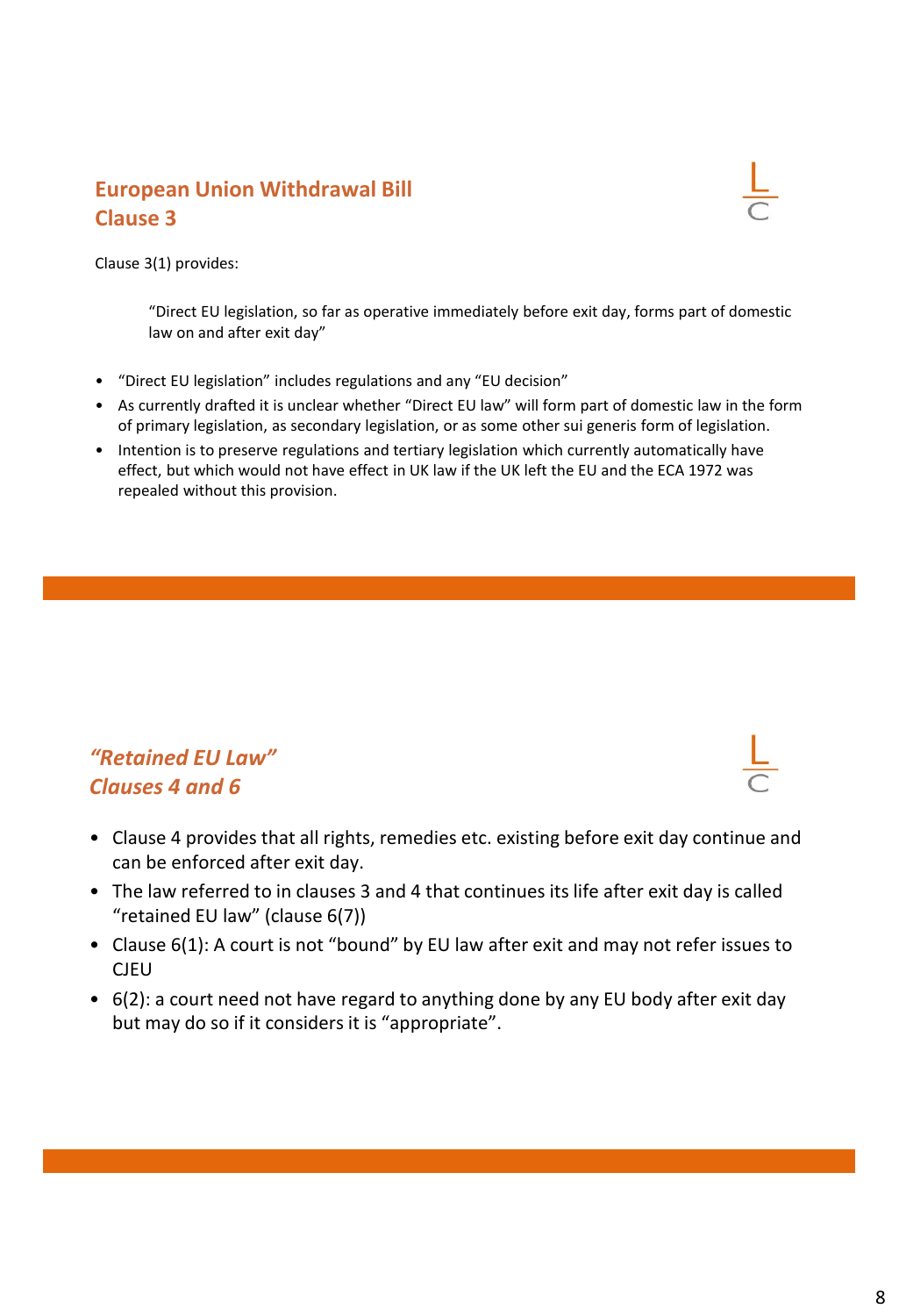## **How does Supremacy of EU Law work post-Brexit?**

Clause 5 provides:

(1) The principle of the supremacy of EU law does not apply to any enactment or rule of law passed or made on or after exit day.

(2) Accordingly, the principle of the supremacy of EU law continues to apply on or after exit day so far as relevant to the interpretation, disapplication or quashing of any enactment or rule of law passed or made before exit day.

(3) Subsection (1) does not prevent the principle of the supremacy of EU law from applying to a modification made on or after exit day of any enactment or rule of law passed or made before exit day if the application of the principle is consistent with the intention of the modification.

## **How does Supremacy of EU Law work post-Brexit? (2)**

- **Van Gend en Loos (1963)** EU Law- A new legal order for the purposes of which member states have curtailed their sovereignty.
- Clauses 5(1) and (2): Supremacy of EU law applies to law that pre-dates exit day. What does this mean? There is no EU law after Brexit.
- Applies to "retained EU law"? But that is no longer EU law, it is EU law converted into domestic law.
- What is "supremacy" without jurisdiction of ECJ to enforce it?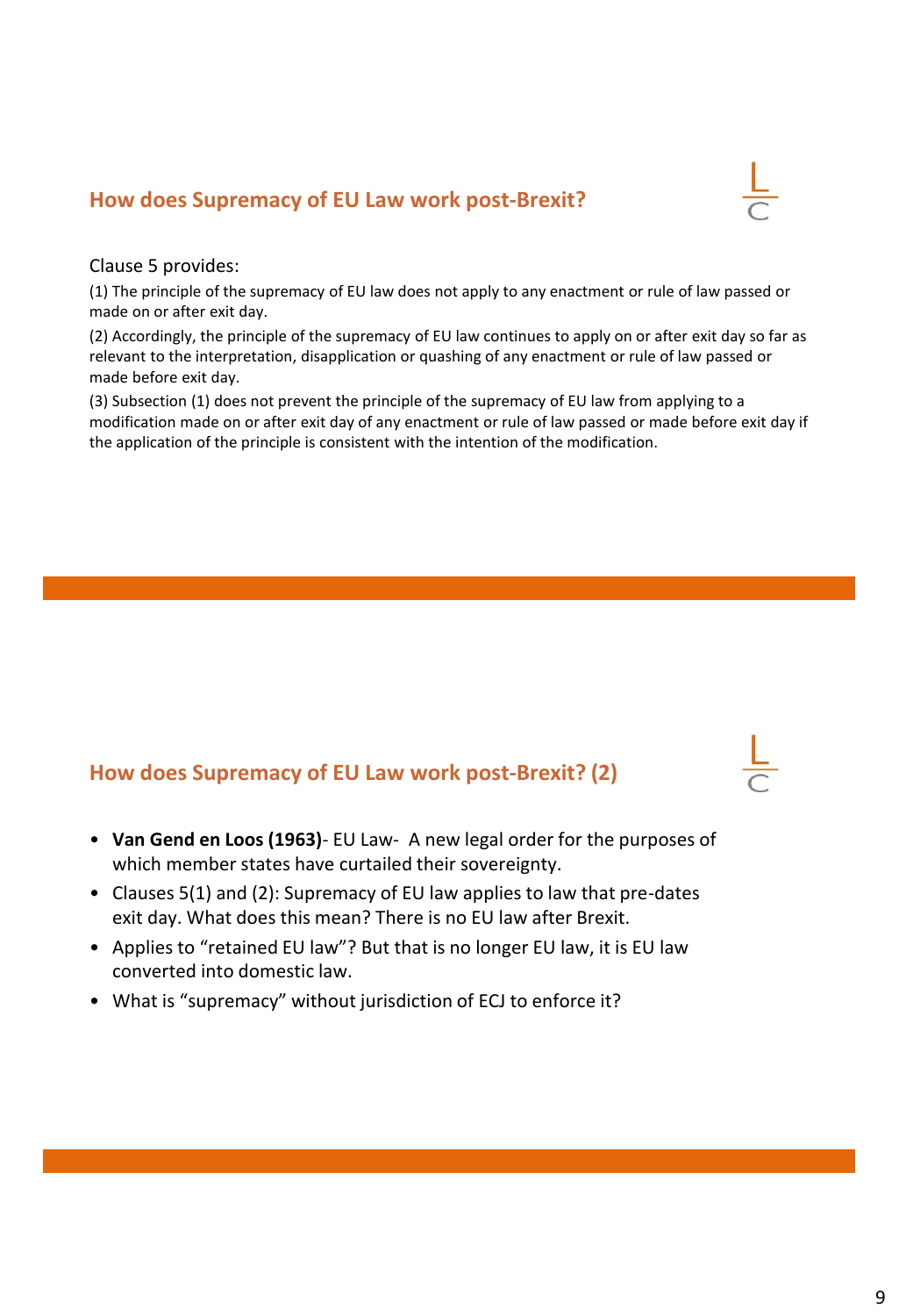### **A Case Study on Retained EU Law**



- *R v North Yorkshire County Council ex p. Brown* [2000] 1 AC 397 (HL)
- House of Lords held that determination of conditions on an old mineral planning permission from 1947 was a "development consent" within the meaning of the Directive and as such required environmental impact assessment.
- At the time, the regulations made no provision for EIA in respect of such decisions, but the HL said that because development could not proceed without the determination of conditions, it was a "development consent".
- The reason that it was a "development consent" was that that concept had an autonomous meaning in EU law which was not contingent on what domestic regulations determined to require consent. EU law is required to be interpreted purposively. Article 2(1) requires that prior to granting development consent, there be an EIA process. The regulations were therefore in breach of the requirements as was the Council's decision making. The Council therefore had to consider whether EIA was required and the SSE had to establish criteria through regulations for giving effect to and properly transposing the Directive.

## *Brown* **Case Study (2)**

- Similar facts are now unlikely to be repeated because nearly twenty years of legislation has ironed out such deficiencies, but it is not impossible that some form of development consent process will be deficient. What would be the effect after Brexit (and after the transition period)?
- The probable outcome is that EU Directives will not be retained law, so the Directive would not be relevant. Further, the supremacy of EU law is abolished by clause 5(2) of the Bill.
- Potentially after exit, there could be no challenge that the regulation failed to give effect to the mandatory demands of article 2(1) of the Directive. While the courts are entitled to have regard to the Directive so as to interpret the regulations, they could not find that the regulations, or decisions under them were *ultra vires* by reason of a failure to implement or transpose the requirements of that directive.
- Or could there? Does the supremacy of retained law continue to have that effect such that *Brown*  would be decided the same way?
- There could be some declaratory effect to a judgment pointing to a mismatch between EU and UK processes, but unlikely there would be any direct remedy.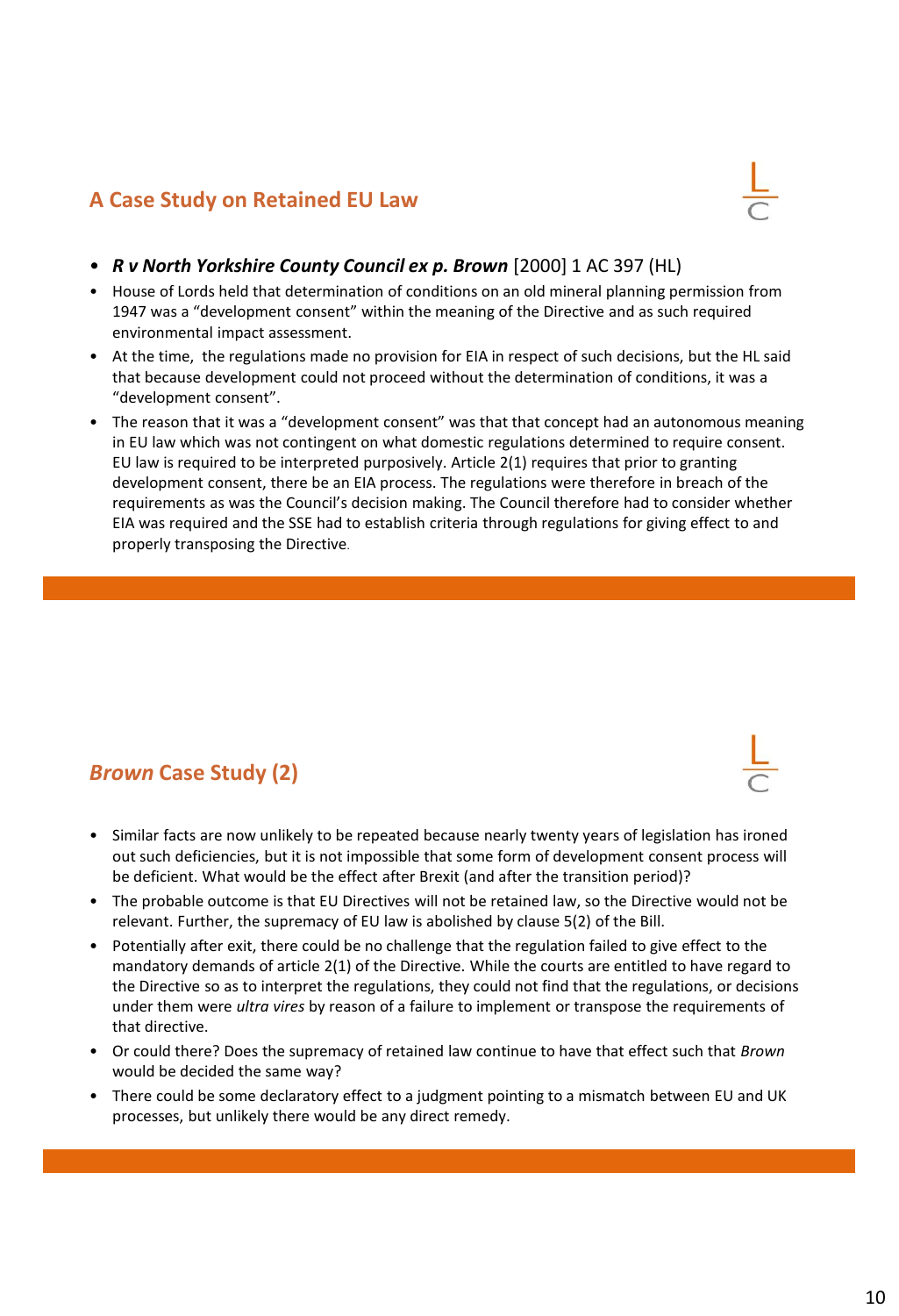## *Marleasing* **incorporated?**



- This leaves the question whether the courts would, after exit day, still seek to interpret the regulations compatibly with the Directive. At present under the *Marleasing* principle of "indirect effect" courts are required to read domestic legislation in light of the wording and purpose of the Directive in order to achieve the intended result of the Directive.
- The explanatory notes to the Withdrawal Bill state at 97:

The principle of supremacy also means that domestic law must be interpreted, as far as possible, in accordance with EU law. So, f or example, domestic law must be interpreted, as far as possible, in light of the wording and purpose of relevant directives. Whilst this duty will not apply to domestic legislation passed or made on or after exit day, subsection (2) preserves this duty in relation t o domestic legislation passed or made before exit.

- If those notes are correct, a court may still in the future be allowed to read the domestic regulations made before exit day which fail to properly give effect to the EIA Directive as it stands at exit day as far as possible to do so in a manner that is compatible with that Directive.
- Purposive interpretation (a European approach) is thus incorporated into domestic statute.
- Along with the Supremacy of EU law!

### *Marleasing/Indirect Effect*

- However, where the EIA Regulations are replaced **following exit day**, a court should perhaps decline to apply the *Marleasing* principle to their interpretation (it may still apply the principle to modifications though: clause 5(3))
- Potentially therefore from 2021, UK can amend the EIA process in any way it wishes.
- But that would depend on a complete break from the EU legal system which in turn will depend on the terms of withdrawal as negotiated in the negotiation period.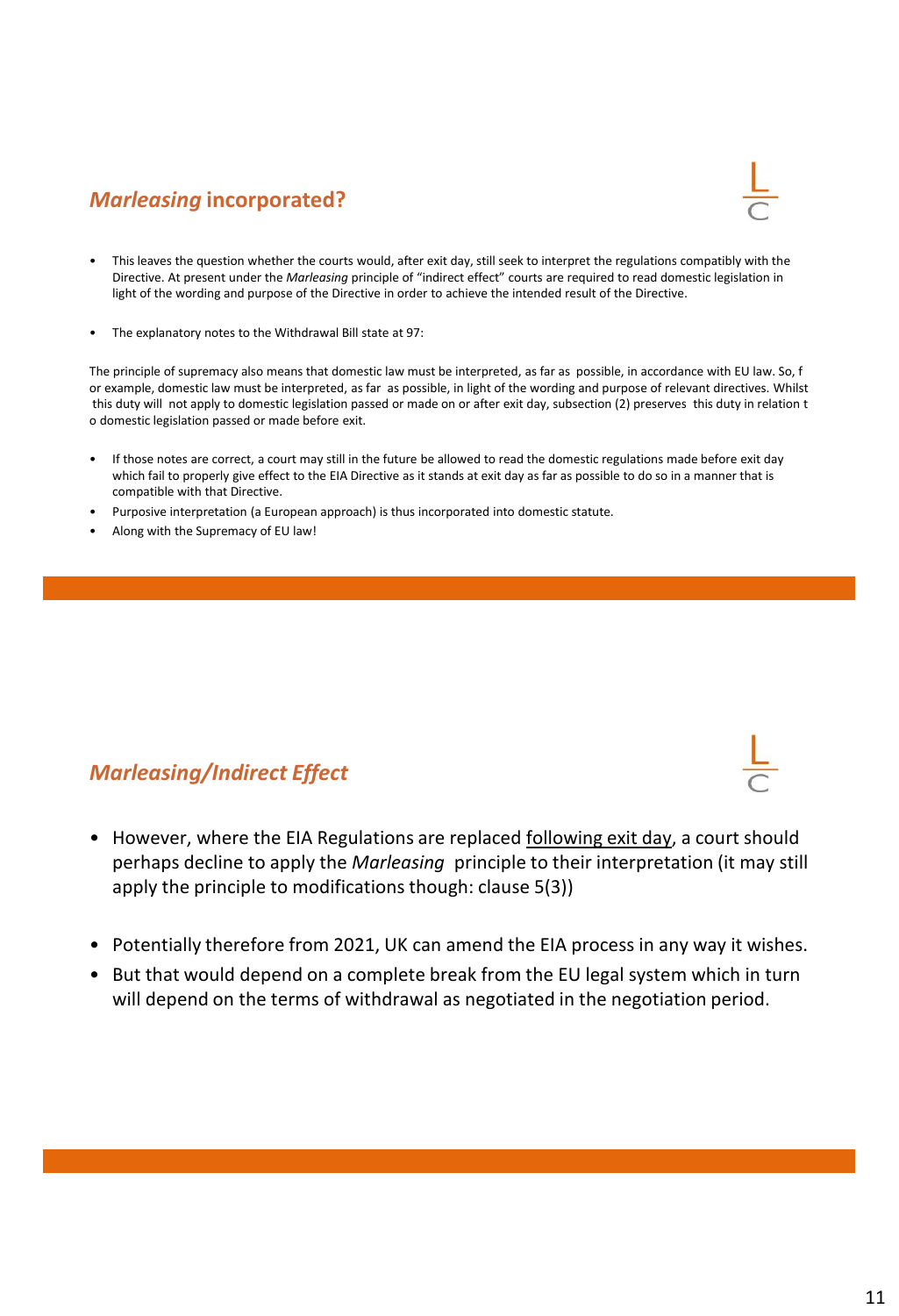### *Berkeley***-type cases post-Brexit**

- **'**A case like *Berkeley v SSE [2001] 1 AC 603* would not succeed in challenging future EIA regulations as failing to give effect to the purpose and intention of the EIA Directive.
- In that case there was a challenge to the grant by the Secretary of State of planning permission for Fulham Football Club's expansion without considering whether the development was EIA development. The House of Lords read the regulations purposively so as to imply an obligation on the Secretary of State to consider whether development was EIA development.

### **Further examples of impact of Brexit on litigation**

- Challenges which may fall away where new EIA regulations are brought in include:
	- Some salami slicing cases where it is contended that a "project" should be seen as the accumulation of various different sub-projects, but the regulations fail to capture them (eg. *Burridge v Breckland DC)*.
	- Where the regulations have not envisaged a particular kind of development or development consent as within the scope of the regulations (eg. old mining permission cases)
	- Challenges about transposition on obscure points eg. retrospective consents; variations of conditions, or whether demolition amounts to a project are all matters which have been litigated on the basis of the Directive.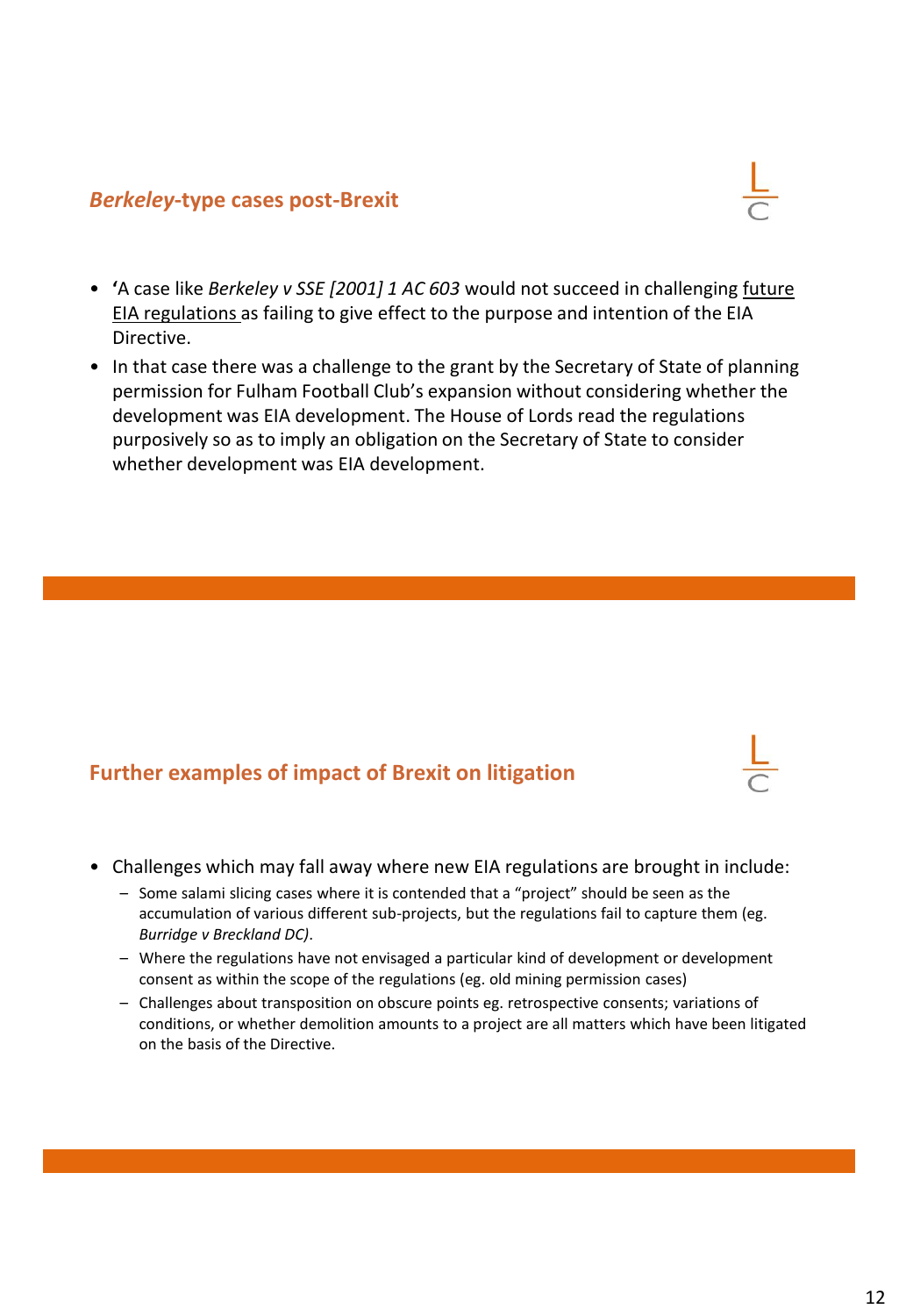## **Town and Country Planning (Environmental Impact Assessment) Regulations 2017**

- The above shows the significance of up to date regulations. Until wholesale amendment, they will continue to operate in a very similar way to the old system. One effect of Brexit may have been to speed up compliance ready for exit day.
- 2017 Regs were subject to negative resolution procedure (and not prayed against) in Parliament. Came into force on 16 May 2017.
- Primarily to give effect to certain amendments to the EIA Directive brought in by Directive 2014/52/EU.
- Revoke and replace the Town and Country Planning (Environmental Impact Assessment) Regulations 2011.

## **EIA Regulations 2017 (2)**

- Joint and/or co-ordinated procedures (reg 27) for projects which are subject to assessment under the Habitats Directive or Wild Birds Directive
- More flexible for developers
- Terminological changes: eg. 'fauna and flora' has been replaced by 'biodiversity' and there is a
- new requirement to consider, expected risks of major accidents and/or disasters.
- new requirement to use competent experts on ES.
- consenting authority must ensure sufficient expertise to examine the ES
- A new article elaborating on information to be given in decision notices and during the decisionmaking procedures.
- The decision to grant development consent should also now include, where appropriate, monitoring measures.
- Screening requests must now describe the project, geographical sensitivity and likely significant effects on the environment (rather than "a brief description" of possible effects).

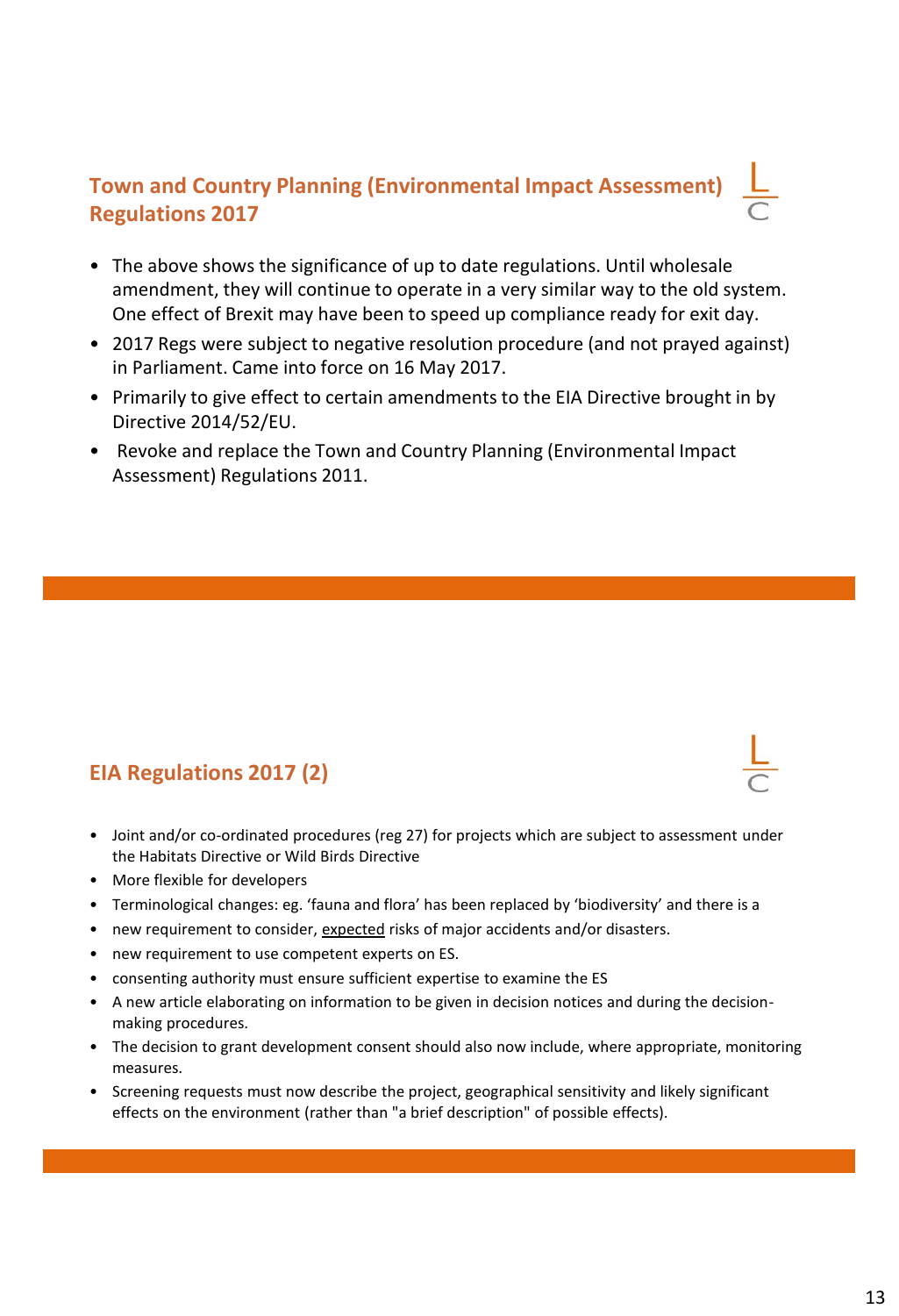## **EIA Regulations 2017 (3)**

- The scoping request must include new information including the "location and technical capacity" of the proposed development, not just a brief description of the "nature and purpose".
- Where a scoping opinion or direction is issued, the Environmental Statement (ES) must be based on that decision.
- more examples of the type of effects that should be assessed
- Procedural Changes: developers must consult on the ES for a minimum period of 30 days (replacing the respective 21 day and 28 day consultations under the town and country planning and infrastructure planning regimes);
- there is a new 90 day limit (subject to certain exceptions) on extending a screening decision; and
- the ES must be accompanied by a statement outlining the expertise or qualifications of the "competent experts" who contributed to its preparation (which term is undefined).

## *EU Withdrawal Bill: Clause 7 Clean up power*

" Dealing with deficiencies arising from withdrawal

(1) A Minister of the Crown may by regulations make such provision as the Minister considers appropriate to prevent, remedy or mitigate—

(a) any failure of retained EU law to operate effectively, or

(b) any other deficiency in retained EU law, arising from the withdrawal of the United Kingdom from the EU."

- Concession by govt. in commons now sets out the complete list of the kinds of deficiencies that UK ministers would be able to correct in retained EU law
- Lords amended to "necessary" rather than "appropriate"
- This is a so-called Henry VIII Clause.



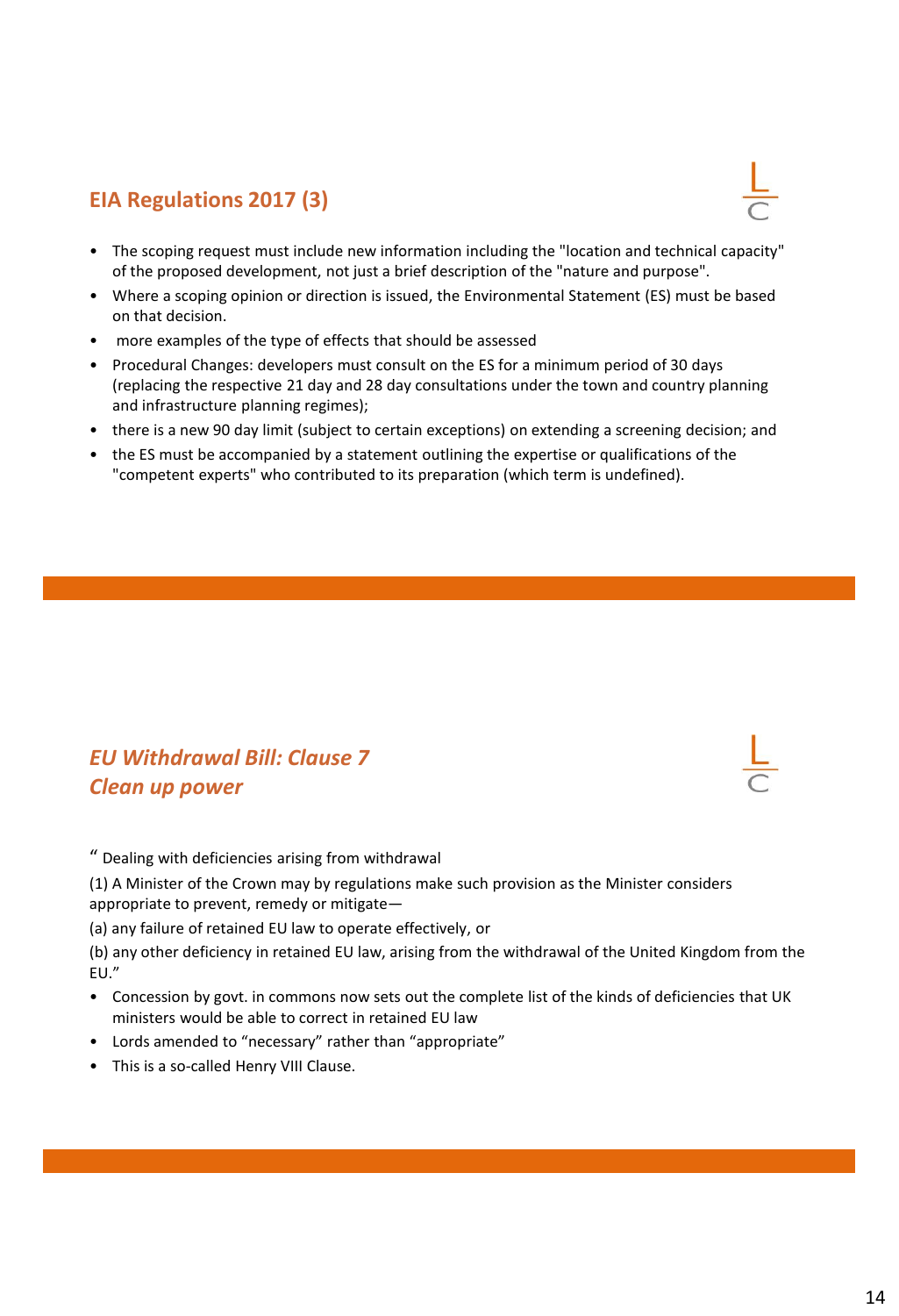### **SEA- an example of Brexit impact**



- National Emissions Ceilings Regulations 2018
- The Secretary of State must publish the initial national air pollution control programme by 1st April 2019, including at least the information set out in Part 1 of Annex 3 to the [SEA] Directive.
- Binding EU Law forced on UK Government. To take effect after exit day.
- Unlikely to make a difference? See above on continued supremacy of old EU law.

### **New Body to Replace European Commission**

- Commission's functions of improving air and water quality to protecting endangered species – are overseen by the European Commission
- Environment Secretary Michael Gove is consulting on a statutory body to replace the functions of the Commission.
- The Government also wants to publish a new policy statement to enshrine in one place key environmental principles like "sustainable development" and the "polluter pays" principle, which are currently found in the EU Treaties.
- Till 8 May 2018